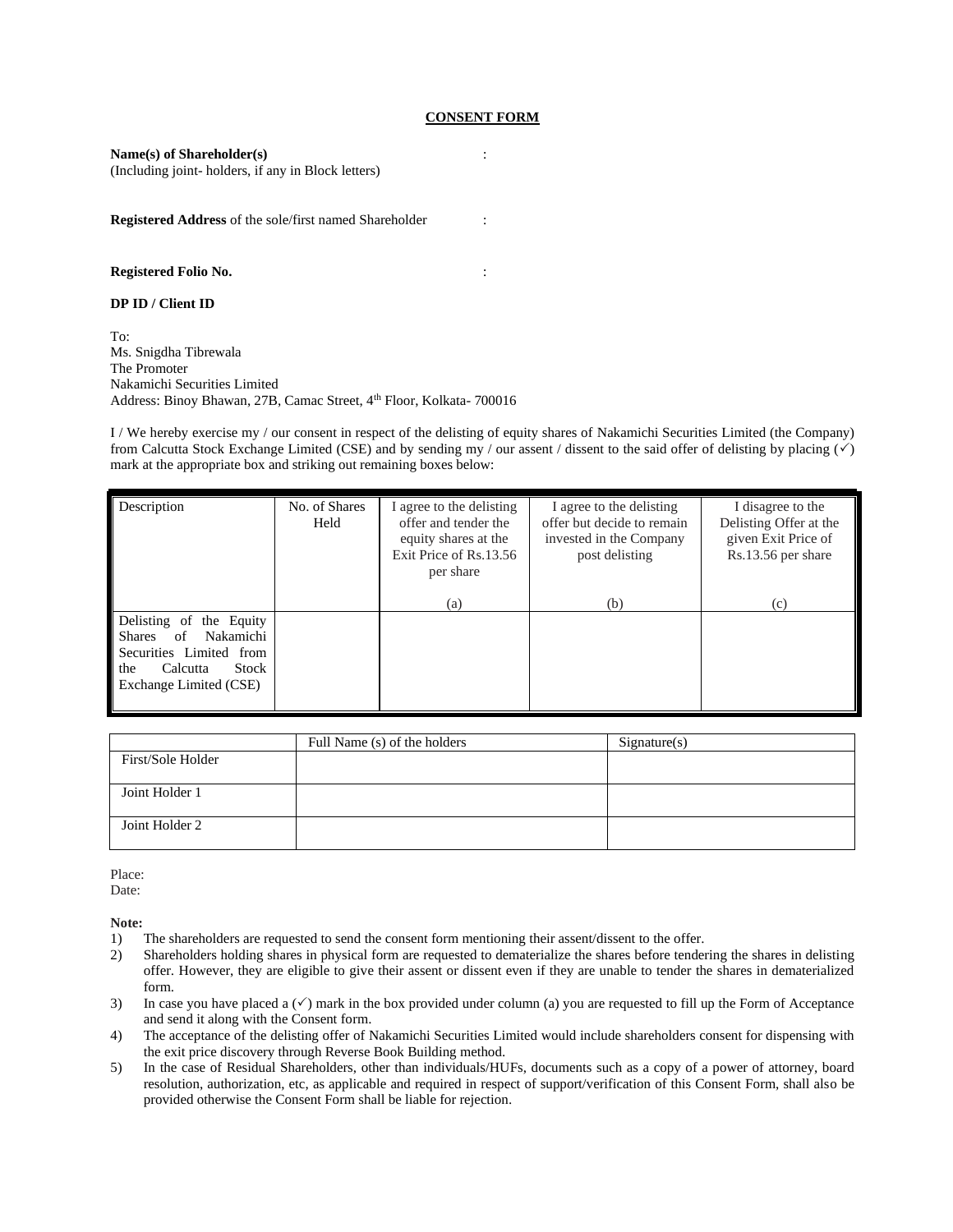## **FORM OF ACCEPTANCE NAKAMICHI SECURITIES LIMITED - DELISTING OFFER**

To: Ms. Snigdha Tibrewala The Promoter Nakamichi Securities Limited Address: Binoy Bhawan, 27B, Camac Street, 4<sup>th</sup> Floor, Kolkata- 700016

Dear Sir/Madam,

# **Sub: Delisting of Equity Shares of Nakamichi Securities Limited from the Calcutta Stock Exchange Limited (CSE) pursuant to Securities and Exchange Board of India (Delisting of Equity Shares) Regulations, 2009, as amended**

I/We refer to the letter dated  $18<sup>th</sup>$  Feb, 2020 for acquiring the equity shares held by me/us in Nakamichi Securities Limited.

I/We, the undersigned have read the letter and understood its contents and unconditionally accept the terms and conditions as mentioned therein.

I/We, holding shares in the dematerialized form, accept the Offer and enclose the photocopy of the Delivery instruction in "Off market" mode, duly acknowledged by the Depository Participant ("DP") in respect of my/our shares as detailed below:

| <b>DP</b> Name | DP ID | <b>Client ID</b> | <b>Beneficiary Name</b> | <b>No. of Shares Held</b> |
|----------------|-------|------------------|-------------------------|---------------------------|
|                |       |                  |                         |                           |
|                |       |                  |                         |                           |
|                |       |                  |                         |                           |

I/We have executed an off-market transaction for crediting the Equity Shares to the depository account detailed below, for which necessary instructions have been given to my/our DP as under:

via a delivery instruction from my account with NSDL

via an inter-depository delivery instruction from my account with CDSL

| Name of the depository account | Snigdha Tibrewala            |
|--------------------------------|------------------------------|
| Depository                     | <b>NSDL</b>                  |
| DP Name                        | Nakamichi Securities Limited |
| DP ID                          | IN304004                     |
| Client ID                      | 10017786                     |
| <b>ISIN</b>                    | INE857C01011                 |
| <b>Market</b>                  |                              |

I/We note and understand that the Equity Shares would lie in the Depository Account until the time the Acquirer dispatches the purchase consideration as mentioned in the Offer letter. I/We also note and understand that the Acquirer will pay the consideration only after verification of the documents and signatures.

**\_\_\_\_\_\_\_\_\_\_\_\_\_\_\_\_\_\_\_\_\_\_\_\_\_\_\_\_\_\_\_\_\_\_\_\_\_\_\_\_\_\_**

## **Shareholder's details, Please use BLOCK CAPITALS**

**1.1 Sole/First Holder: Name in Full \_\_\_\_\_\_\_\_\_\_\_\_\_\_\_\_\_\_\_\_\_\_\_\_\_\_\_\_\_\_\_\_\_\_\_\_\_\_\_\_\_\_ Address \_\_\_\_\_\_\_\_\_\_\_\_\_\_\_\_\_\_\_\_\_\_\_\_\_\_\_\_\_\_\_\_\_\_\_\_\_\_\_\_\_\_**